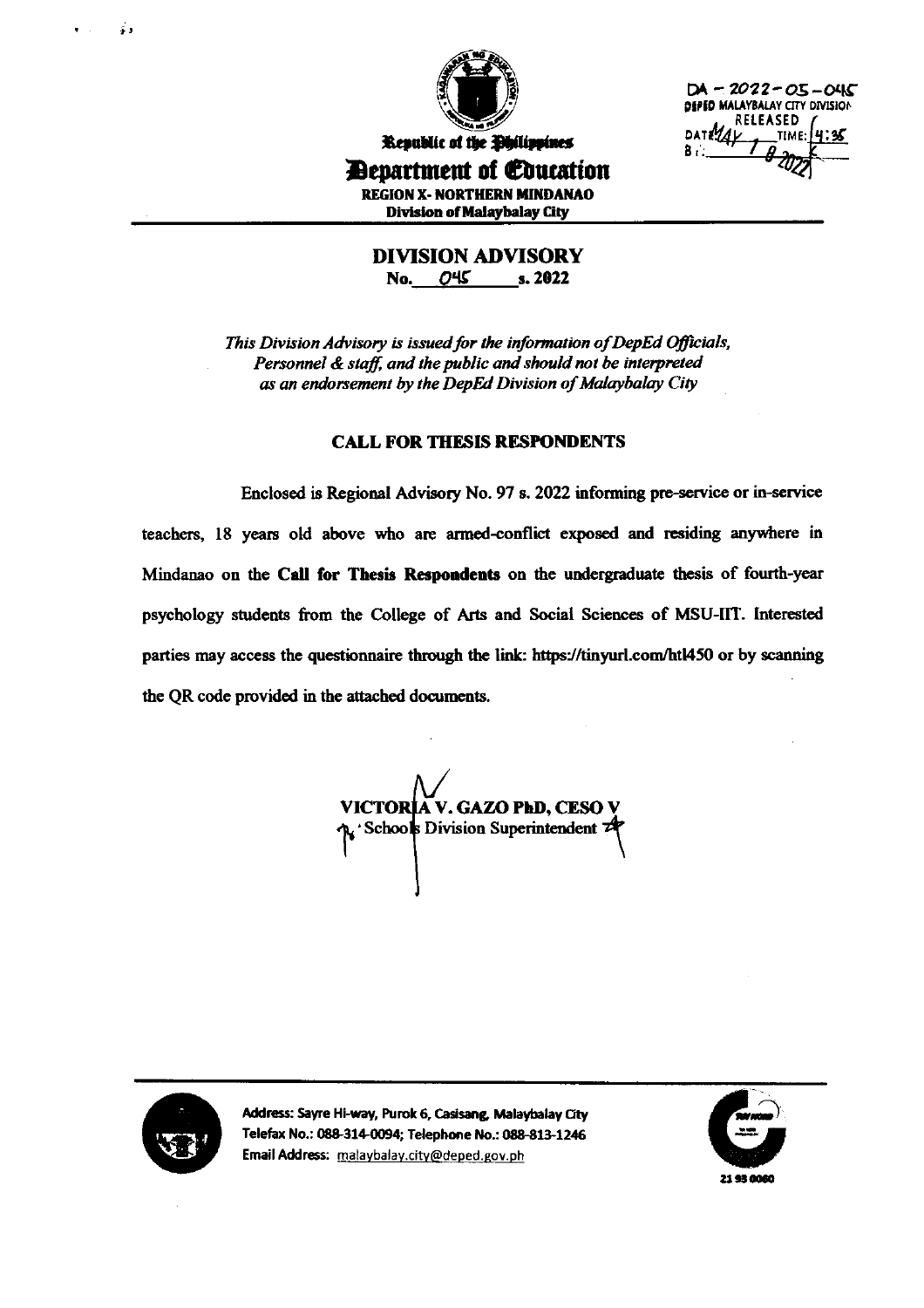$22 - 7006$ 2022-518



## Regional Advisory No.  $\frac{q_1 + q_2}{q_1}$ , s. 2022 May 4, 2022 Complying with DepEd Order No. 8, s. 2013, this Office issues this Advisory not for endorsement per DO 28, s. 2001, but for the information of DepEd officials, personnel/staff, and the concerned public. (Visit deped 10.com)

## **CALL FOR THESIS RESPONDENTS**

The fourth-year psychology students from the College of Arts and Social Sciences of Mindanao State University-Iligan Institute of Technology (MSU-IIT) invite interested parties to the Call for Thesis Respondents through the link at https://tinvurl.com/htl450.

The participation of both public and private schools shall be on a voluntary basis. Further, their participation shall be subject to the nodisruption-of-classes policy stipulated in DepEd Order No. 9, s. 2005 titled Instituting Measures to Increase Engaged Time-on-Task and Ensuring Compliance therewith, Section 3 of Republic Act No. 5546 (Policy on Contributions), and DepEd Order No. 66, s. 2017 (Policy on Off-Campus Activities).

Attached is a copy of the invitation for the specific details.

This Office directs the immediate and wide dissemination of this Advisory.

ATCH: As stated To be indicated in the Perpetual index under the following subjects:

> **SURVEY** RESEARCH

PPRD/anne



DepEd Regional Office X, Zone 1, Upper Balulang, Cagayan de Oro City (088) 856-3932 | (088) 881-3137 | (088) 881-3031 Department of Education Region 10 region10@deped.gov.ph http://deped10.com

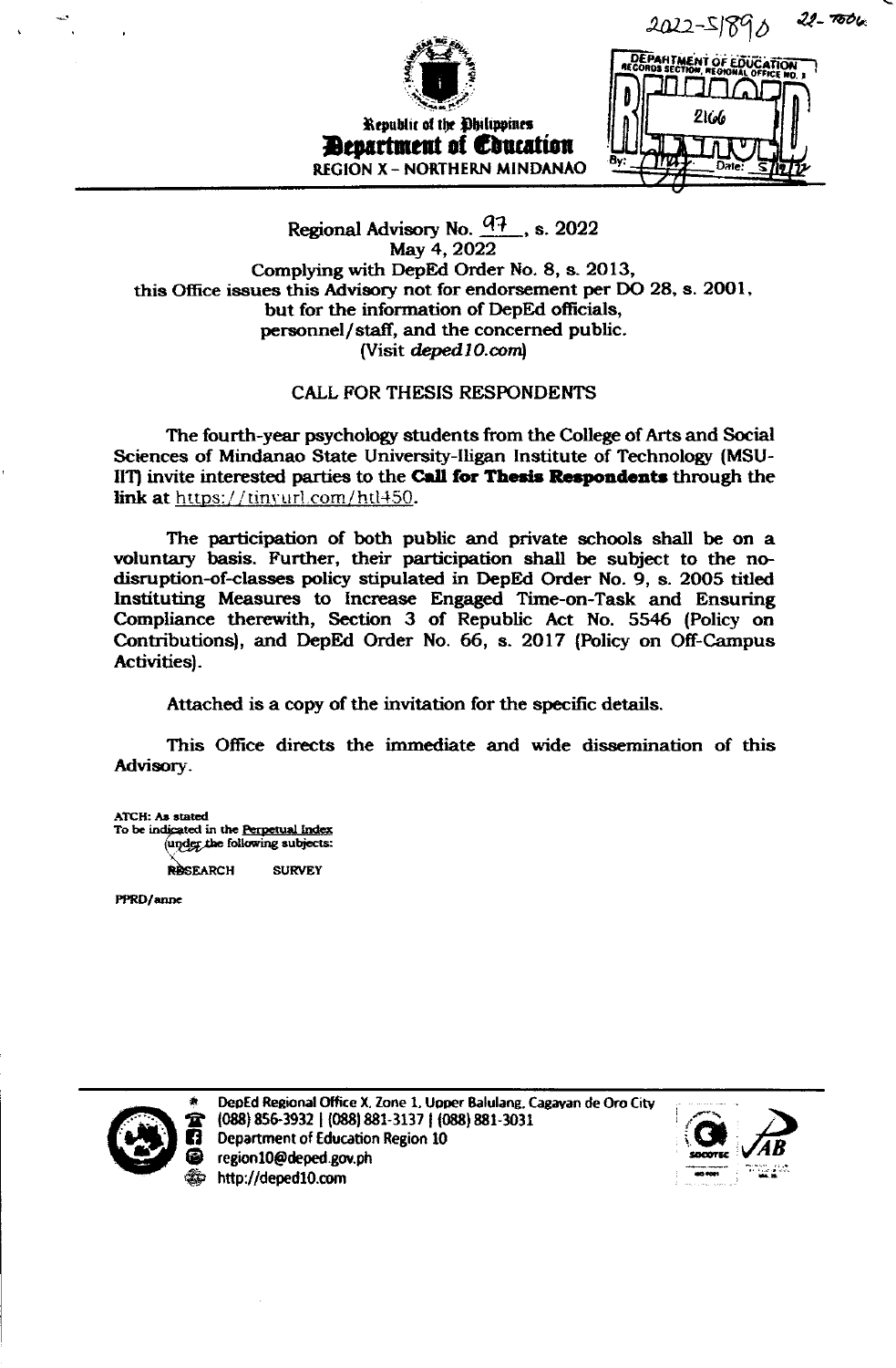| 13 F J | <b>THE ARTIMENT OPEN WERK ALE CALLACTED THES'</b> |  |
|--------|---------------------------------------------------|--|
|        | <b>BECGROS SECTION DECIONAL OFFICE NO. V.5</b>    |  |

.<br>ісе но мі

S RESPONDENTS  $22 - 7495$ 

Department of Education Region 10 <region10@deped.gov.ph>

APR 29 2022

**CALL FOR THESIS RESPONDE** 

1 message

4/28/22, 5:

OMAILAH HASSAN <omailah.hassan@g.msuiit.edu.ph> To: region10@deped.gov.ph

Wed, Apr 27, 2022 at 4:52 PM

Greetings! We are 4th Year Psychology students from the College of Arts and Social Sciences of MSU-IIT, and we need your help for the compliance of our undergraduate thesis.

We are looking for respondents who are:

- The-service or in-service teachers
- 18 Years Old and Above

armed-conflict exposed

v residing anywhere in Mindanao

You may access the questionnaire through this link: https://tinyurl.com/htl450 or by scanning the QR code provided below.

Rest assured that your responses will be treated with the utmost confidentiality.

If Make sure to take a screenshot after answering the questionnaire as proof that you answered the survey forms and send it to us along with your Gcash number. Good luck!

If you have questions and clarifications, you may reach us through our respective emails: omailah, hassan@g, msuiit, edu, ph evemariefatima.jimenez@g.msuiit.edu.ph rhexielee.lafuente@g.msuilt.edu.ph Your participation is highly appreciated. Thank you!

DISCLAIMER AND CONFIDENTIALITY NOTICE The Mindanao State University-ligan Institute of Technology (MSU-11T) makes no warranties of any kind, whether expressed or implied, with respect to the MSU-TIT e-mail resources it provides. MSU-IIT will not be responsible for damages resulting from the use of MSU-IIT e-mail resources, including, but not limited to, loss of data resulting from delays, non-deliveries, missed deliveries, service interruptions caused by the negligence of a MSU-IIT employee, or by the User's error or omissions. MSU-IIT specifically denies any responsibility for the accuracy or quality of information obtained through MSU-IIT e-mail resources, except material represented as an official MSU-IIT record. Any views expressed in this e-mail are those of the individual sender and may not necessarily reflect the views of MSU-IIT, except where the message states otherwise and the sender is authorized to state them to be the views of MSU-IIT. The information contained in this e-mail, including those in its attachments, is confidential and intended only for the person(s) or entity (ies) to which it is addressed. If you are not an intended recipient, you must not read, copy, store, disclose, distribute this message, or act in reliance upon the information contained in it. If you received this e-mail in error, please contact the sender and delete the material from any computer or system.

Letter-for-data-collection-IN-SERVICE-TEACHERS-1.docx 141K